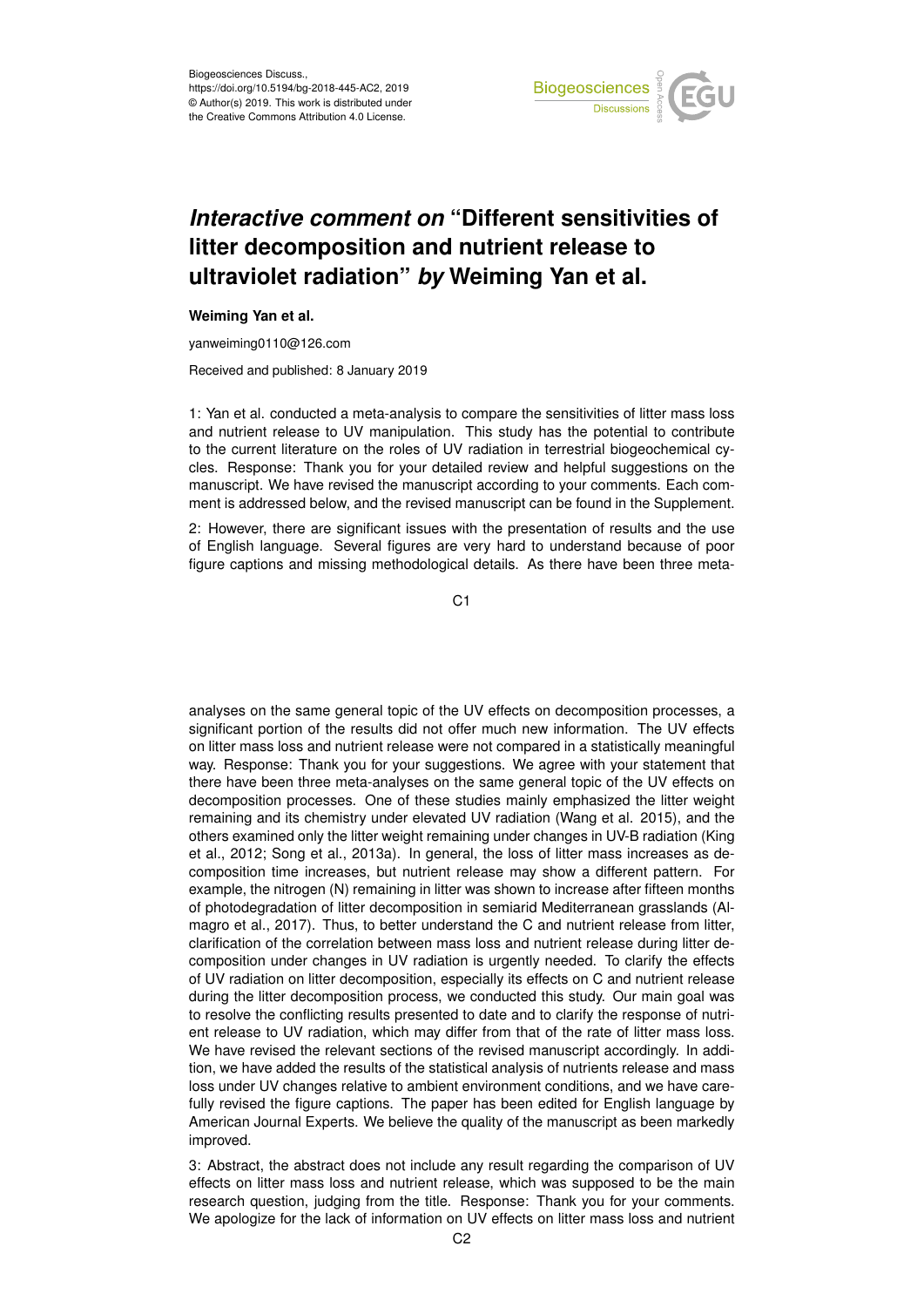release. Following your suggestion, we have added the relevant results to the abstract. We did not compare the sensitivities of litter mass loss and nutrient release in this study; accordingly, we have revised the title to 'Responses of litter decomposition and nutrient release to ultraviolet radiation: a meta-analysis.'

4: Page 1 Lines 20, 25, 'sensitivity' is a vague term. Please define how sensitivity was quantified. Response: Thank you for your comments. Our use of the term sensitivity was in appropriate because we did not evaluate differences; thus, we have deleted this term from the manuscript.

5: P1L22-24, I cannot follow this sentence. If the key is 'three-stage pattern', then describe what these three stages are Response: Thank you for your comment. We have revised the text to 'In addition, mass loss and nutrients release under UV radiation varied over the decomposition process...'

6: P1L25, the final sentence was too generic. It's not clear how this study helps to move the field forward. Response: Thank you for your comments. We have revised the sentence to make it more specific as follows: 'Overall, changes in UV had considerable effects on both litter mass loss and nutrient release, suggesting that changes in UV radiation may greatly impact C and nutrient cycling in terrestrial ecosystems.'

7: Introduction, in general, I find the introduction quite wordy and lack of focus. For example, the authors discussed the specific UV effects on decomposition twice in two paragraphs. Some knowledge gaps that the authors identified have been studied by previous meta-analysis, e.g., the effects of precipitation (P3L14-15) and the effects of experimental duration (P4L26). Please think carefully about the unique contributions of this study and highlight them in the introduction Response: Thank you for your suggestion. Accordingly, we have deleted the redundant sentences and adjusted the structure to clarify the focus of the introduction section. For example, we merged the fourth paragraph with the second one. We agree with your comment that effects of precipitation (P3L14-15) and experimental duration (P4L26) on decomposition have been studied.

C3

However, whether the effect of UV change on decomposition remains consistent over time and how litter decomposition varies over time remain unclear. We have revised the relevant sentences in the introduction section of the revised manuscript to include this information.

8: P2L7, UV radiation doesn't directly contribute to photosynthesis or C fixation. Response: Thank you for your comment. It is true that UV radiation does not directly contribute to photosynthesis or C fixation; thus, we deleted the sentence.

9. P2L27, this is a good place to discuss the indirect effects of UV radiation. Response: Thank you for your suggestion. Following your suggestion, we moved the content addressing the indirect effects of UV radiation to this section and have carefully revised the text.

10. P3L4, the term 'photodecomposition' needs to be defined. Response: Thank you for your comment. Photodegradation is the breakdown of organic matter via solar radiation. We have defined the term in the revised manuscript.

11. P3L4, try 'sparse vegetation' Response: Thank you for your suggestion. We have used 'sparse vegetation' instead of 'little amount of vegetation' in the manuscript.

12. P3L19-30, this is the 2nd time the authors described the specific pathways through which UV radiation affected decomposition processes (1st time: P2L23-27). Please try pooling these materials together Response: Thank you for your comment. Follow your suggestion, we have adjusted the structure and merged the content together.

13. P3L29, explain 'the effects of UV enhancement on the soil '. Response: Thank you for your comment. For clarity, we have revised the sentence to 'Experimental studies of the effects of UV enhancement on plants have shown increases, no change or decreases in litter decomposition (Newsham et al., 2001; Hoorens et al., 2004; Song et al., 2013b) as well as the experimental results of litter decomposition when the soil under UV enhancement (Moody et al., 2001; Gehrke et al., 1995).'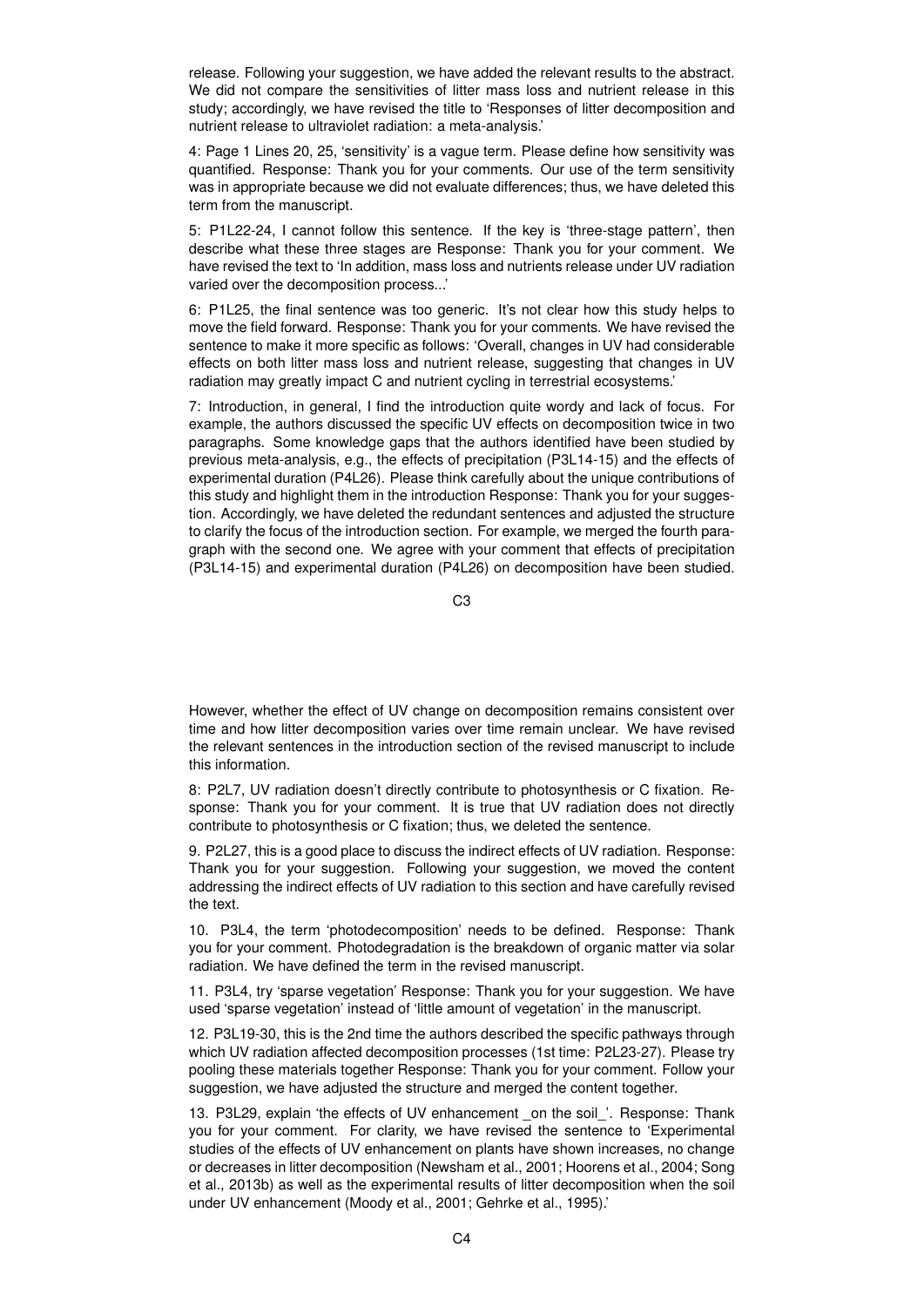14. P4L10-24, this paragraph introduces the main novelty of this study: the UV effects on C vs. nutrient release. Consider highlighting this instead of burying it at the end of introduction. Response: Thank you for your comment. We have revised the introduction to highlight the novelty of this study.

15. P4L13, King et al. 2012 Biogeochemistry also included a meta-analysis. Response: Thank you for your comment. We have read the study carefully and have added relevant information to the manuscript.

16. P4L18, compared to previous meta-analyses, this study included a smaller number of published studies (i.e., 54) due to the goal of comparing C vs. nutrient release. I don't find it fair to criticize the sample sizes of previous studies Response: Thank you for your comment. We apologize for the inaccurate comment regarding these studies. We have revised the sentence to focus on the different purposes of these studies.

17. P4L27, I don't understand how the authors defined 'datasets'. A paired observation or a published experiment? Response: Thank you for your comment. The term datasets revers to sets of paired observations. We have revised the text to state 'paired observations.'

18. P5L19, what are the chemical properties included in this study? Please list all of them here. This is a good place to explain how 'C/N/P remaining' or 'C/N/P release' were calculated. In addition, does 'wood' mean woody tissues or leaves of woody species? Response: Thank you for your comment. Following your suggestion, we have added information on the relevant chemical properties and the calculation of 'C/N/P remaining' and 'C/N/P release'. In the previous version of the manuscript, 'wood' referred to the leaves of woody species; we have replaced this term with 'leaf source (forest or grassland)' in the revised manuscript.

19. Results, direct and indirect effects of UV radiation represent fundamentally different processes. One involves exposing litter to various levels of UV radiation, while the other refers to growing plants under UV manipulation and then accessing decay processes.

C5

Figure 2 is the only place where the direct and indirect were differentiated, but I find it impossible to understand. I have the impression that the direct and indirect effects were mixed together in most figures, except in Figure 2. I strongly believe that mixing the two is wrong. Response: Thank you for your comment. The direct and indirect effects of UV radiation on litter decomposition has been studied by Song et al. (2013a). Our study mainly focused on the effects of UV enhancement or attenuation on litter mass loss and nutrients rather than on the direct and indirect effects of UV radiation. In addition, dividing the effects into direct and indirect effects would have reduced the sample size in the analyses, increasing the potential uncertainty in the meta-analysis. Thus, we pooled the direct and indirect effects of UV radiation in most of the figures.

20. In all figures, it's not clear how sample size was counted. Does it include the number of replicates in original studies? Response: Thank you for your comment. The sample size was calculated as the number of paired observations; it does not include the number of replicates in the original studies. We have added this information to the methods section of the revised manuscript.

21. Figure 1, are the results about the 'direct effects' only? What does the error bar represent? It is more intuitive to show 95% confidence intervals with error bars. Response: Thank you for your comment. Fig. 1 shows the results for both the direct and indirect effects. The values in the figure are the weighted response ratios, and the error bars represent standard error. Black symbols indicate significant differences (p < 0.05) between the response ratios and zero.

22. Figure 1, I find it very surprising that there were less published studies on C remaining than on P remaining. Response: Thank you for your comment. There were fewer published studies addressing C remaining than addressing P remaining among the included studies in this meta-analysis.

23. Figure 2, I am having a hard time understanding this figure. Were soil and plant supposed to represent direct and indirect effects, respectively? Response: Thank you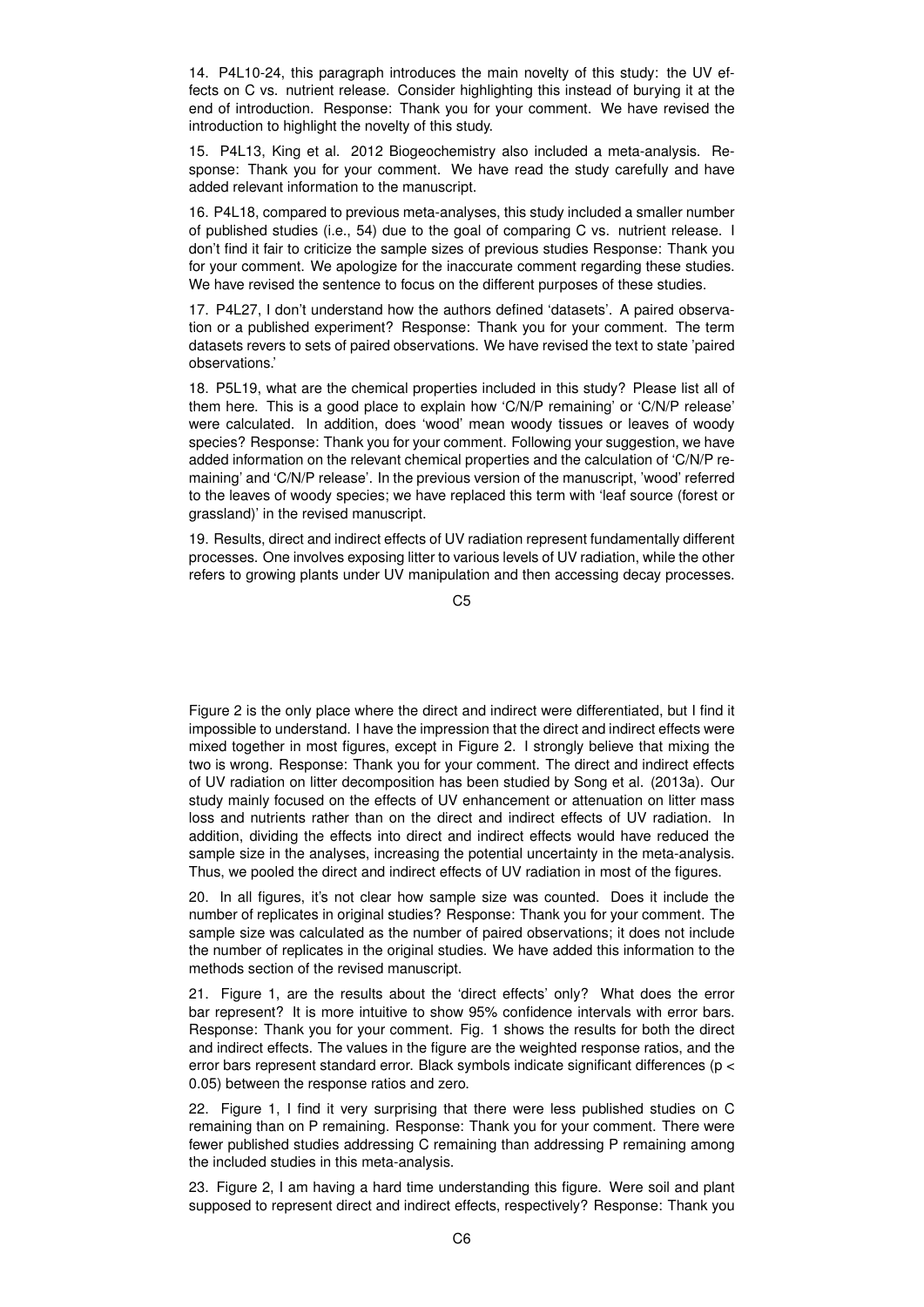for your comment. 'soil' and 'plant' represent direct and indirect effects, respectively, in this figure. We have added this information to the figure legend for clarity.

24. P7L16, please consider merging UV-B and UV-(A+B) results in the figure 1. Response: Thank you for your suggestion. We merged the UV-B and UV-(A+B) results in Fig. 1 and have moved the UV-B and UV-(A+B) results to the supporting information.

25. P8L1, you mean 'results from field experiments'? Response: Thank you for your suggestion. We have replaced 'A field experiment' with 'The results from field experiments.'

26. Figure 4, if one experiment lasted exactly 4 months, was it categorized as '2-4' or '4- 6' months? Please add text in the figure to cue readers about UV amendment vs. Attenuation. Response: Thank you for your comment. When one experiment lasted exactly 4 months, we categorized as 2-4 months. We have added information regarding the categorization to the section 'Data analysis' and have added information regarding UV enhancement and attenuation to the figure.

27. Figure 4, there are not enough data over 500 mm precipitation to draw reliable conclusion Response: Thank you for your comment. We have presented the results as bars instead of in a regression plot in Fig. 4, as proposed by Reviewer #1, and we have written the description of the results in the manuscript.

28. P8L25-26, use of stats is questionable. The authors need to compare the slopes with 1 statistically. Response: Thank you for your suggestion. We have added the results of statistical analyses of differences in nutrient release and mass loss between UV enhancement or attenuation and ambient environment. The corresponding text has been revised to 'Various effects of changes in UV radiation on the RRs of remaining nutrients and weight remaining were found (Fig. 6). The slope of the RRs of remaining C and N and the weight remaining under UV attenuation were 1.31 and 1.23, respectively, however, the effects of both UV enhancement and UV attenuation on the relationship between each of C, N and P and mass loss relative to the ambient environment were

C<sub>7</sub>

not significant (p>0.05). Interestingly, UV enhancement significant promoted the lignin release compared with the ambient environment (p<0.01).'

29. P9L5-9, a summary of key results will be more useful to start the discussion. Response: Thank you for your suggestion. The original sentence was redundant to information presented in the introduction section. Following your suggestion, we have revised the beginning of the discussion section to 'In the present study, a meta-analysis was performed to assess the effects of UV exposure on the dynamics of litter decomposition and nutrient release. We found that leaf sources (grassland or forest), experimental condition (field or laboratory), experimental duration, and exposure type (direct or indirect effects) affected litter decomposition and nutrient release under UV exposure.'

30. The discussion overall does not offer much original interpretation of data. In many places, it repeats the results or cites the findings from literature (e.g., P9L20-25, P9L6- 10). Response: Thank you for your comment. Follow your comments and those of Reviewer #1 comments, we have carefully revised the manuscript. We have added information, including some explanations of results, such as 'UV enhancement promoted litter decomposition, mainly due to the enhancement of photodecomposition as well as to the high initial litter N content; litter decay showed a significant relationship with N concentration (Figs. S6 and S7).'

31. P9L14-15, this should be presented in the results. Response: Thank you for your suggestion. We have moved the sentence to the results section.

32. P10L20, you mean no effects were observed in the lab? Response: Thank you for your comment. Our intended meaning is that no effects were observed in the lab. We have added this information to the revised manuscript.

33. P11L7, Figure 4 presents the data in an interesting way. I consider it a stronger component of the manuscript. However, it is debatable whether the temporal patterns clearly show three different stages. For example, the UV attenuation results seem